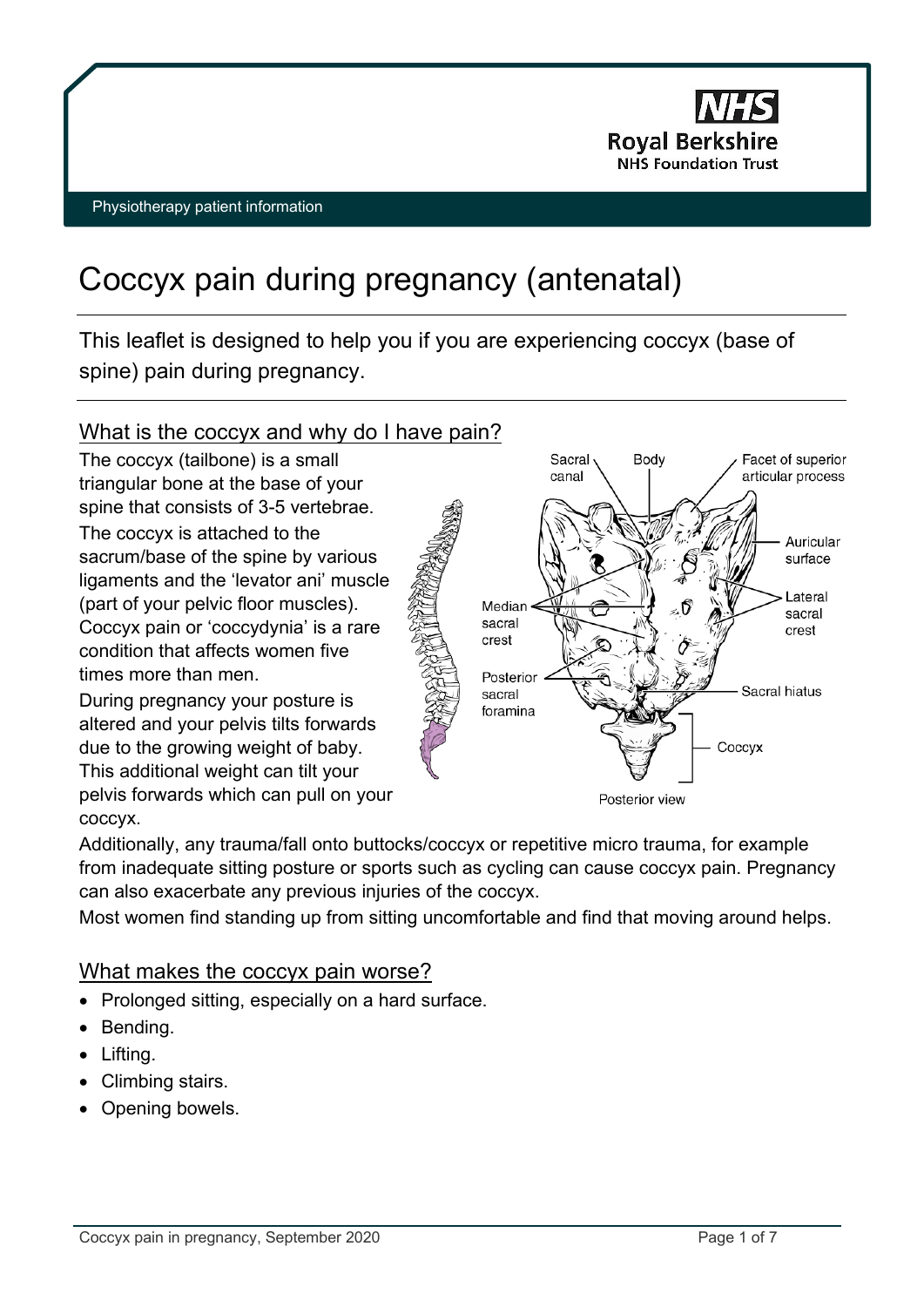## How can I manage my pain?

- Using specific coccyx cushions (U shaped) or gel cushions to relieve pressure on the coccyx. Try to use this cushion every time you sit down.
- Avoid sitting for prolonged periods.
- Postural correction adequate sitting and standing posture can help to alleviate pressure on the coccyx.
	- o Ensure you sit on an appropriate cushion with your back supported and your feet flat on the ground. Your weight should be on your sitting bones underneath your buttocks. Do not sit slumped. You may find a rolled-up towel or small pillow in the lower curve of your spine gives you extra support.
	- o When standing, try to tilt your pelvis into neutral alignment (tuck your coccyx/bottom in). Do not let your bottom/back arch backwards.
	- o Always stand and walk tall with your shoulders relaxed.
- Ensure the surface you are working at is the right height for you, both at work and at home.
- Try to sleep on your side with pillows for support if needed try a pillow between your legs and one under bump. – if you normally prefer to lie on your back, you can roll a duvet up lengthways behind you to turn back onto slightly.
- Adjust how you get in and out of bed try to roll onto your side and push yourself up, rather than sitting up directly onto the coccyx.
- Using ice wrap ice pack/frozen peas in a tea towel and place on the painful area for 10- 20 minutes. Can be used up to three times a day if required.
- Stool softening medication if pain is aggravated by bowel movements visit your GP for advice.
- When shopping or carrying bags, ensure you carry the weight evenly in each hand.
- Avoid carrying your toddler on one hip, try and alternate.
- Avoid lifting heavy objects. When you have to lift, bend your knees not your back and keep the object close to you.
- When doing activities such as dressing, do not stand on one leg. Sit down to do these tasks.
- Avoid twisting movements, especially when lifting.
- Wear flat, supportive shoes.
- Take the stairs one at a time; try leading with your less painful leg when going up, and when going downstairs, lead with your more painful leg. OR you can go up and down the stairs sideways, again leading with your less painful leg.
- Be as active as possible within your pain limits and avoid activities that make your pain worse.
- Physiotherapy and exercises.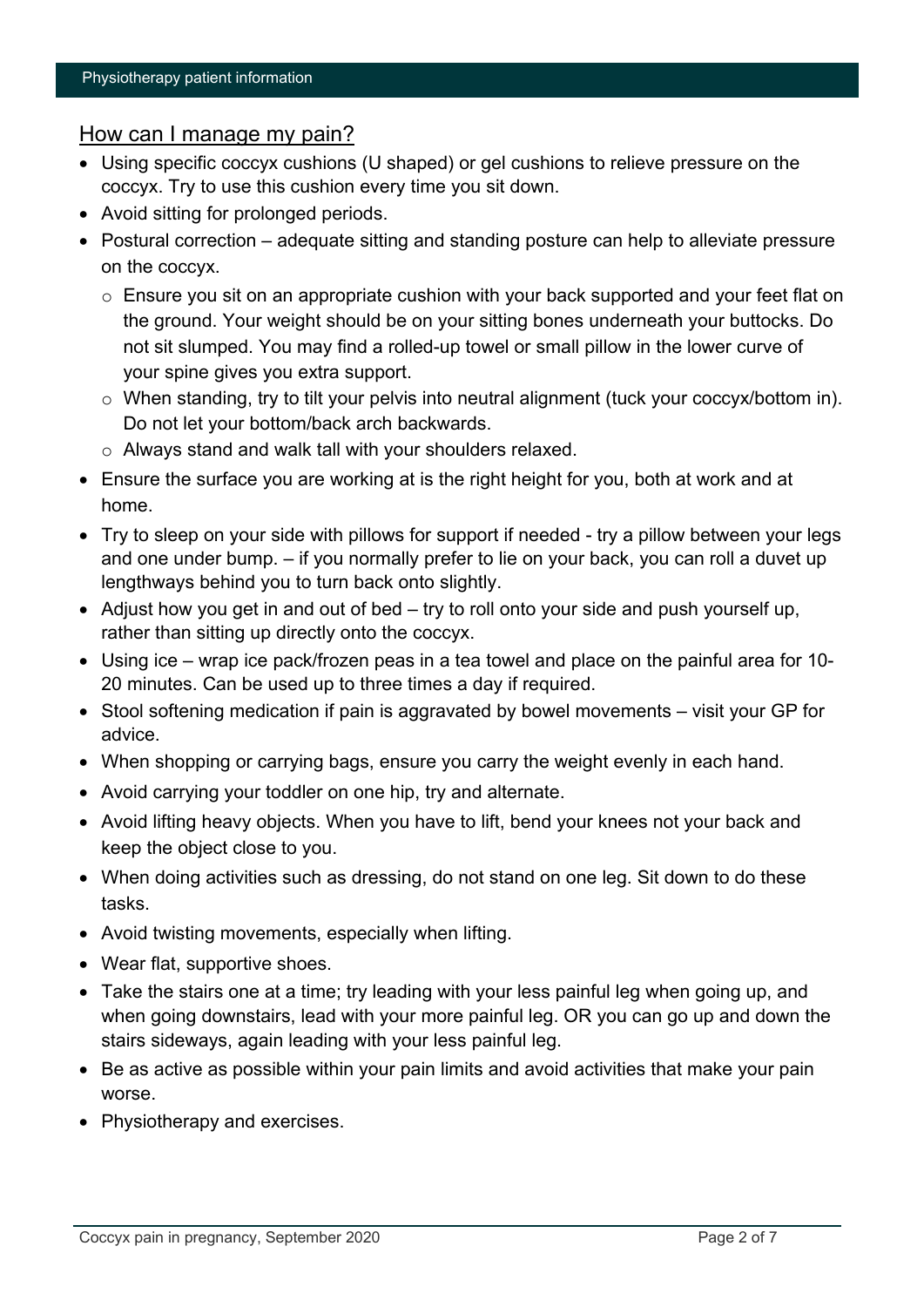## Before the birth

Think about birthing positions that are comfortable for you. Record these in your birth plan. Consider a labour and birth in water – this allows you to move freely and change position.

## During labour

Use gravity to help the baby to move downwards by staying as upright as possible, such as kneeling, on all fours, or standing.

You may be able to lie on your side for internal examinations – ask your midwife or doctor to consider this.

## After the birth

- After the birth it is important to continue to follow the advice, even if the pain has reduced, in order to avoid straining the pelvis.
- Take prescribed pain relief.
- Listen to your body and move within your pain limits.
- Accept help with caring for your baby and family.
- Gradually increase your activity as you feel able.
- Change nappies on a surface at waist height.
- Do not lift your baby too often.
- Carry your baby in front of you. You may find a sling or baby carrier helpful for this.
- Do not carry your baby on one hip
- Kneel at the bath side rather than leaning over.
- Lower the cot-side when lifting or lowering your baby.
- Keep your baby close to you when moving them in and out of a car seat.
- If you have to carry baby in a car seat, hold it in front of you, not on your hip.
- Do your pelvic floor exercises every day.
- If you are still experiencing problems, ask for a leaflet called 'Coccyx pain following childbirth'.

## Physiotherapy for coccyx pain

A physiotherapist can advise on postural corrections and teach you exercises to help strengthen the muscles supporting your coccyx and lower back/pelvis.

## Exercises

The pelvic floor muscles run from the pubic bone at the front to the coccyx at the back. Pelvic floor exercises can help to relieve coccyx pain. It is also important to be able to relax your pelvic floor.

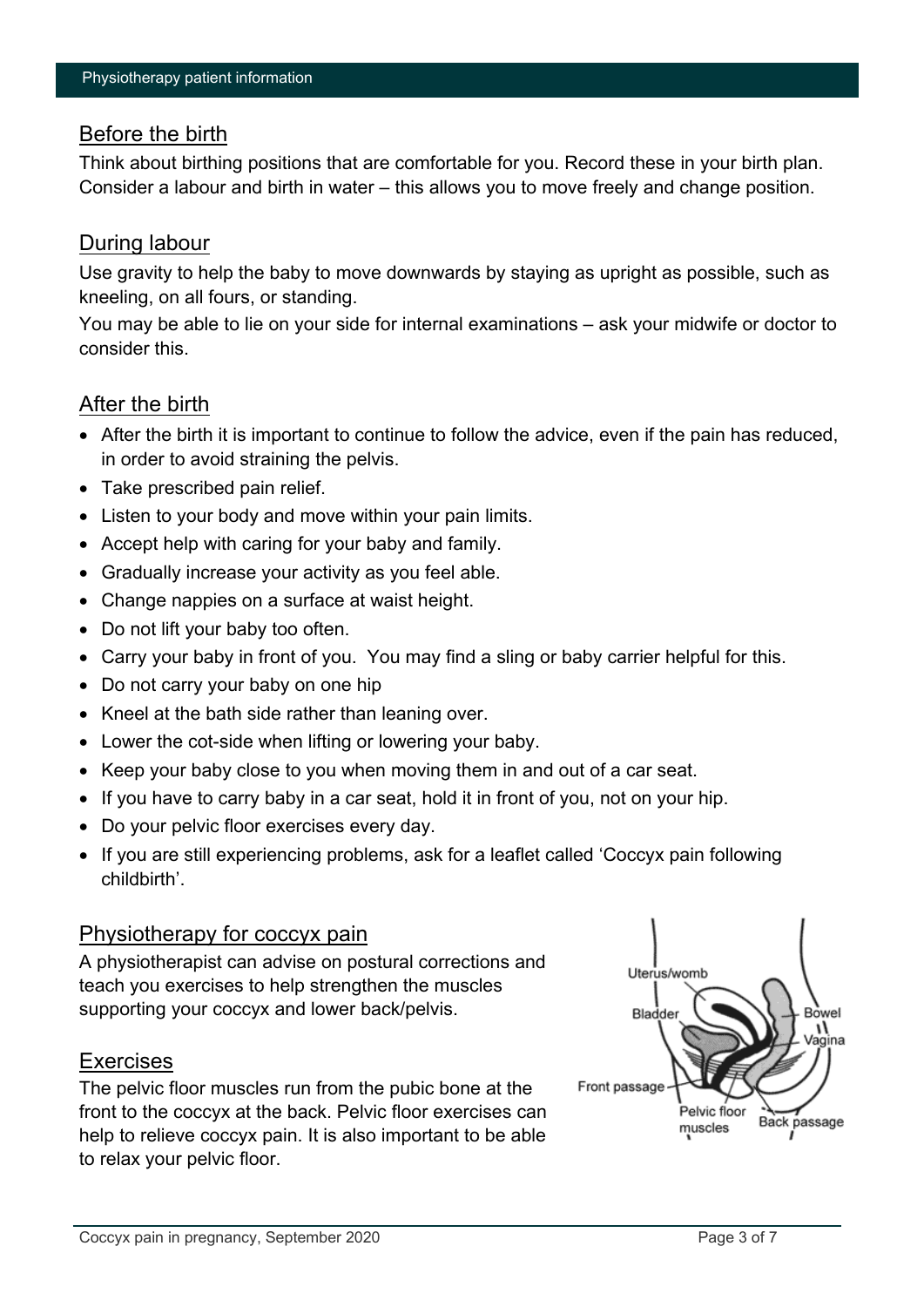Try to find a position that does not aggravate your pain – for example, lying on your side or sitting on an adequate cushion. You can do your pelvic floor exercises lying on your back with your knees bent, as long as there is no discomfort.

## Why do I need to relax my pelvic floor muscles?

It is very important to be able to fully relax your pelvic floor muscles as well as being able to contract them.

If the muscles are already stiff and tense, it is very difficult to contract them effectively and build strength, so your pelvic floor exercises will not make as much difference.

You may feel as though you are not tightening your muscles enough if you have a tight pelvic floor.

Full relaxation of your pelvic floor muscles is essential to allow the passing of urine and faeces.

## What problems can having a tight pelvic floor cause?

- Constipation and pain when passing stools or having a feeling of incomplete emptying of bowels.
- Bladder pain.
- Urinary urgency and incontinence.
- Incomplete bladder emptying.
- Pain or discomfort on sexual intercourse.
- Stress incontinence sometimes your pelvic floor can be tight on one side only, and this can cause opening of the sphincter muscles which causes leaking on coughing, sneezing, running, laughing etc.

## How do I relax my pelvic floor muscles?

Lie down with your knees bent and feet flat on the bed (crook lying). Alternatively, you can complete this exercise sitting in a comfortable and supported position, but you might find this more difficult to start with.



©Physiotools

Listen to your breathing. You may notice your stomach rising as you breathe in. This is called diaphragmatic breathing.

Then follow these three steps:

- a) Breathe into your stomach so that it rises up. You can place your hands on your stomach to feel the stomach rising. Hold your breath for 4-5 seconds, making sure to keep your shoulders relaxed and your ribcage soft.
- b) While you are holding your breath, consciously relax your tummy downwards and relax your pelvic floor muscles from front to back opening (e.g. as if you are passing urine, opening your vaginal muscles as if using a dilator and as if opening your bowels. You could also use the image of a rosebud opening, until you feel them soften. Remember that this is NOT an active push; you are trying to 'let go' of all the muscles instead.
- c) Then 'sigh' the breath out, with an open mouth as if steaming up a window. This should be completely passive in nature.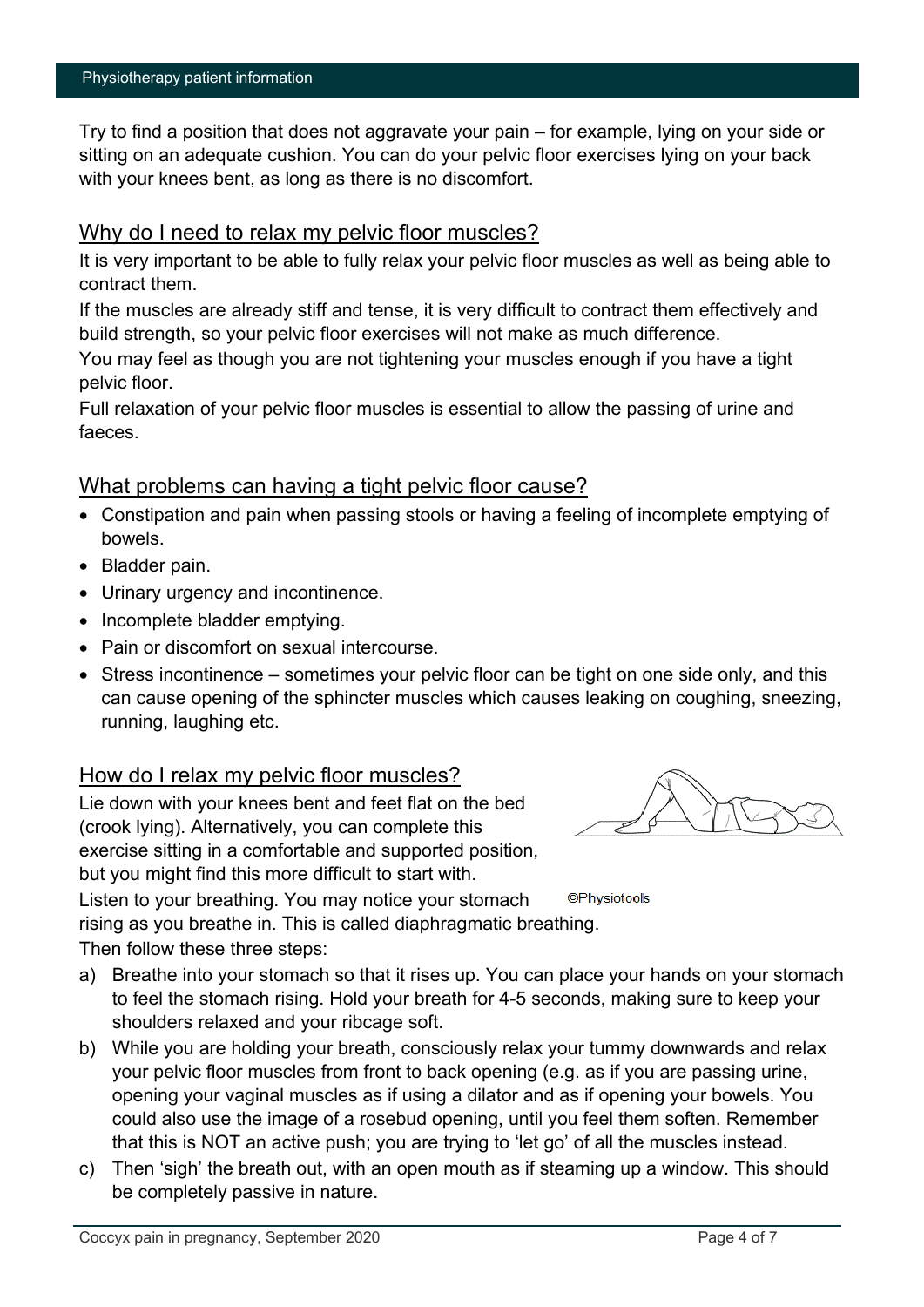The above technique does require lots of practice and concentration to begin with. Once you are able to do this consistently, incorporate it into your pelvic floor muscle training by **relaxing your pelvic floor muscles on the in-breath, and contracting them on the outbreath**. If you are doing slow contractions, remember to take normal breaths in between each contraction.

#### Pelvic floor muscle exercises

**Exercise 1 'Slow ones'** (these also help with urge incontinence and urgency)

- You should begin exercising your pelvic floor lying on your back with knees bent and feet flat on the bed.
- Tighten the back passage as if trying to hold in wind and then bring this contraction forward as if trying to stop urine.
- Do not use your tummy or buttock muscles when doing this exercise. You should not see any external movement.
- Aim to hold this contraction for 3-5 seconds. Build up strength within your pelvic floor until you can hold for 10 seconds.
- Keep breathing throughout and then relax your pelvic floor for at least 6 seconds in between each contraction.

#### **Exercise 2 'Quick ones'** (these can also help with stress incontinence)

- You should begin exercising your pelvic floor lying on your back with knees bent and feet flat on the bed
- Tighten the back passage as if trying to hold in wind and then bring this contraction forward as if trying to stop urine.
- Do not use your tummy or bottom muscles when doing this exercise. You should not see any external movement.
- Hold for 1 second and relax for 1 second. Repeat 10 times.

```
** Repeat each exercise (slow and fast) 10 times, 3-4 times a day.
```
#### Other exercises that may help

Buttocks squeezes:

- Lying or sitting, squeeze your buttocks together.
- Hold for 10 seconds and relax. Repeat 10 times.

#### Transversus abdominis:

- Start lying down with knees bent and feet resting on the bed.
- Take a breath in, and then as you breathe out gently draw your lower abdomen in towards your spine.

- Try to hold this, while continuing to breathe, and then relax.
- Try to increase the hold until you can hold for the count of 10 and repeat 10 times;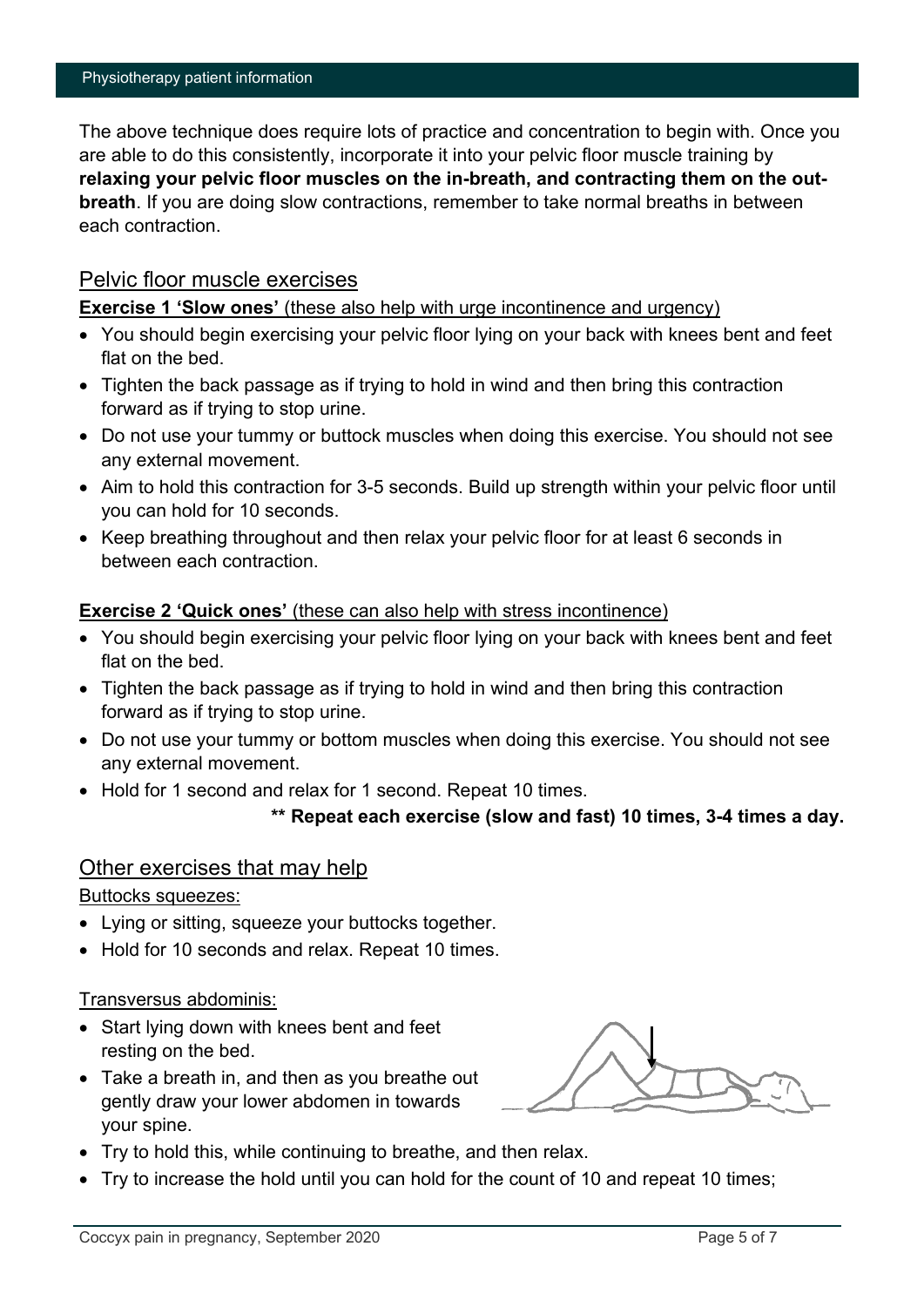• Always draw these muscles in to support you when you are doing any abdominal exercises and in any activity involving your back e.g. lifting anything, including your baby; rising from sitting; getting out of bed; and bending over. This is another good habit for life.

#### Pelvic tilting:

- Start lying down with knees bent and feet resting on the bed, draw in your lower abdomen.
- At the same time tuck your tailbone under, flattening the curve of your lower back.
- Keep breathing while holding this position for a few moments and then relax.
- This exercise can be done at any time and is also very good for easing an aching back.

Alternatively, you can complete this exercise in the position detailed below:

- Start lying down with knees bent and feet resting on the bed, draw in your lower abdomen, as in exercise 1. (You can also do this exercise in standing, against a door, or on hands and knees.)
- At the same time tuck your tailbone under, flattening the curve of your lower back.
- Keep breathing while holding this position for a few moments and then relax.
- This exercise can be done at any time and is also very good for easing an aching back.





## Bridging:

- Start Iving down with knees bent and feet resting on the bed, draw in your lower abdomen and tilt pelvis, as in exercise 1+2.
- Lift your bottom into the air and hold.
- Hold for 3-5 seconds and increase this to 10 seconds as able.

#### The clam

- Lying on your side with knees and heels together.
- Lift the top leg off the other without rocking backwards and keeping heels together.
- Repeat 10 times each